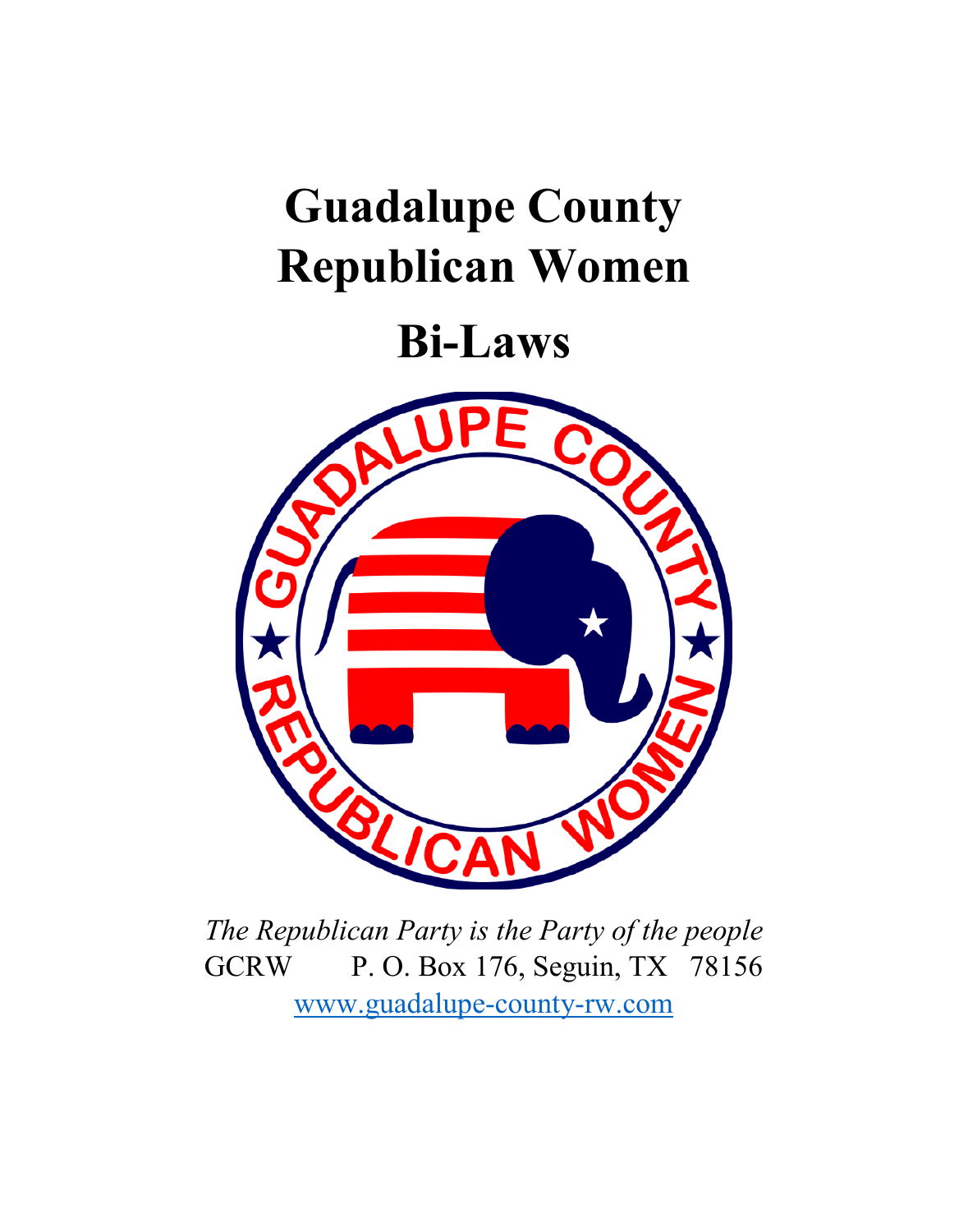# **GUADALUPE COUNTY REPUBLICAN WOMEN ORGANIZATION BYLAWS**

## **Article I – Name and Address**

The name of this organization shall be the Guadalupe County Republican Women. The address shall be P. O. Box 176, Seguin, Texas 78156.

## **Article II – Objectives**

The objectives of this organization shall be:

1 To promote an informed electorate through political education

2 To increase the effectiveness of women in the cause of good government throughactive political participation

3 To facilitate cooperation among Republican Women's **Organizations** 

4 To foster loyalty to the Republican Party and promote its ideals

5 To work for the election of the Republican Party's nominees

## **Article III – Policy**

#### **Section 1. Candidate Endorsement**

The President and Campaign Activities Chairperson shall not publicly endorse any candidate for public office in contested Republican Primaries, Runoff Elections and/or Special Elections.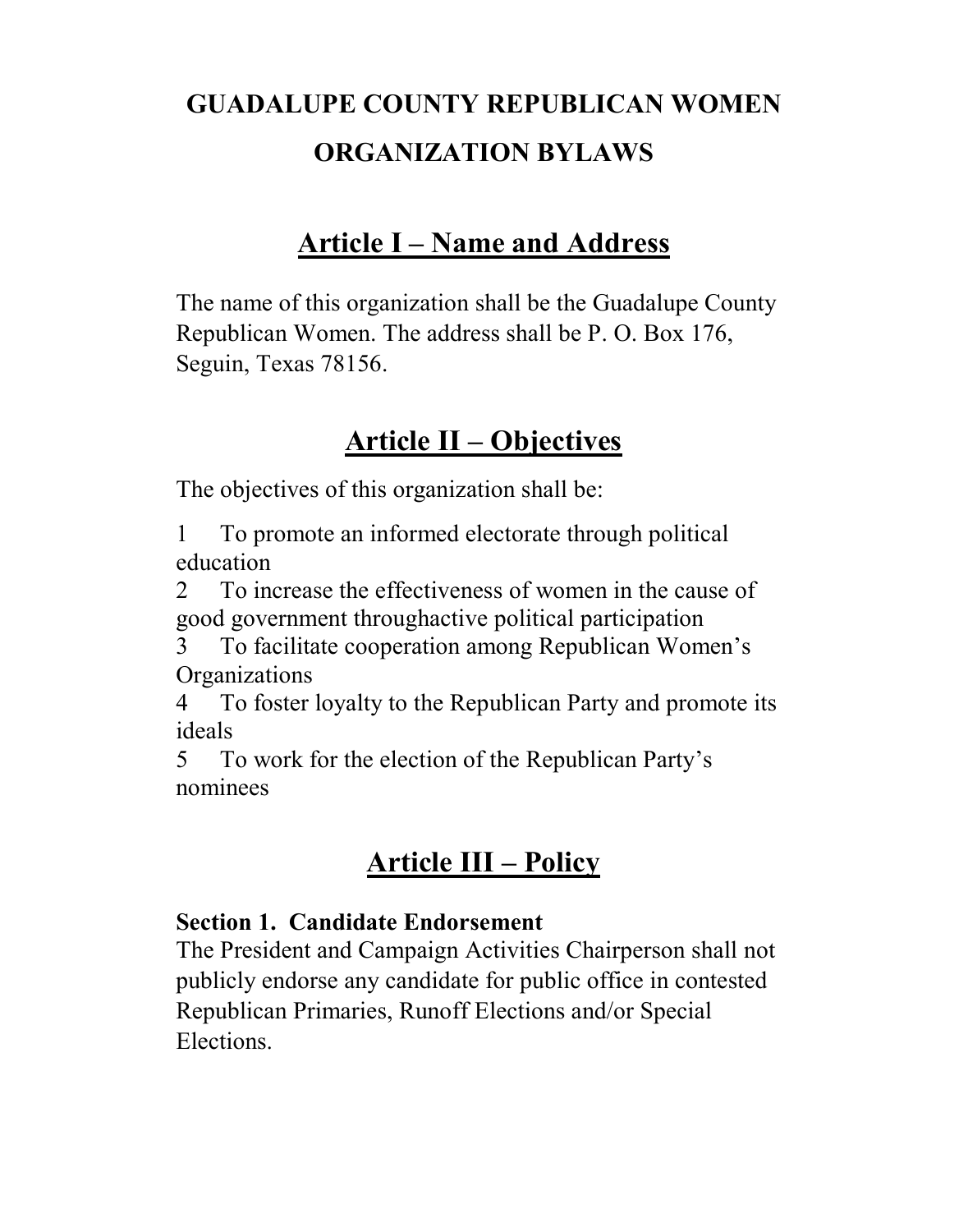Neither this organization, nor any member thereof, shall publicly endorse or work for a known candidate of another party in a partisan or non-partisan race where a Republican is in the race.When more than one Republican is in a nonpartisan or partisan race, neither this organization, it's President nor shall its Campaign Activities Chairperson publicly endorse or work for any candidate in said race.

#### **Section 2. Candidate Endorsement Exemption**

Individual members of this organization, with the exception of the President and the Campaign Activities Chairperson, may work for any candidate of their choice in contested Republican primaries, but may not do so in the name of this organization. An officer of this organization who is a candidate or whose husband or a member of her family is a candidate shall be exempt from this rule.

### **Section 3. Controversial Issues**

This organization and its officers shall not issue statements or pass resolutions on controversial issues in the name of the organization without first polling its members and obtaining a two-thirds vote of approval of the total membership.

### **Section 4. Lobbying**

There shall be no lobbying with Legislators using the name of the Texas Federation of Republican Women by any federated club or any individual members without the express permission of the Board of Directors of the Texas Federation of Republican Women.

# **Article IV - Membership**

## **Section 1. Eligibility**

**A.** Any woman believing the principles and objectives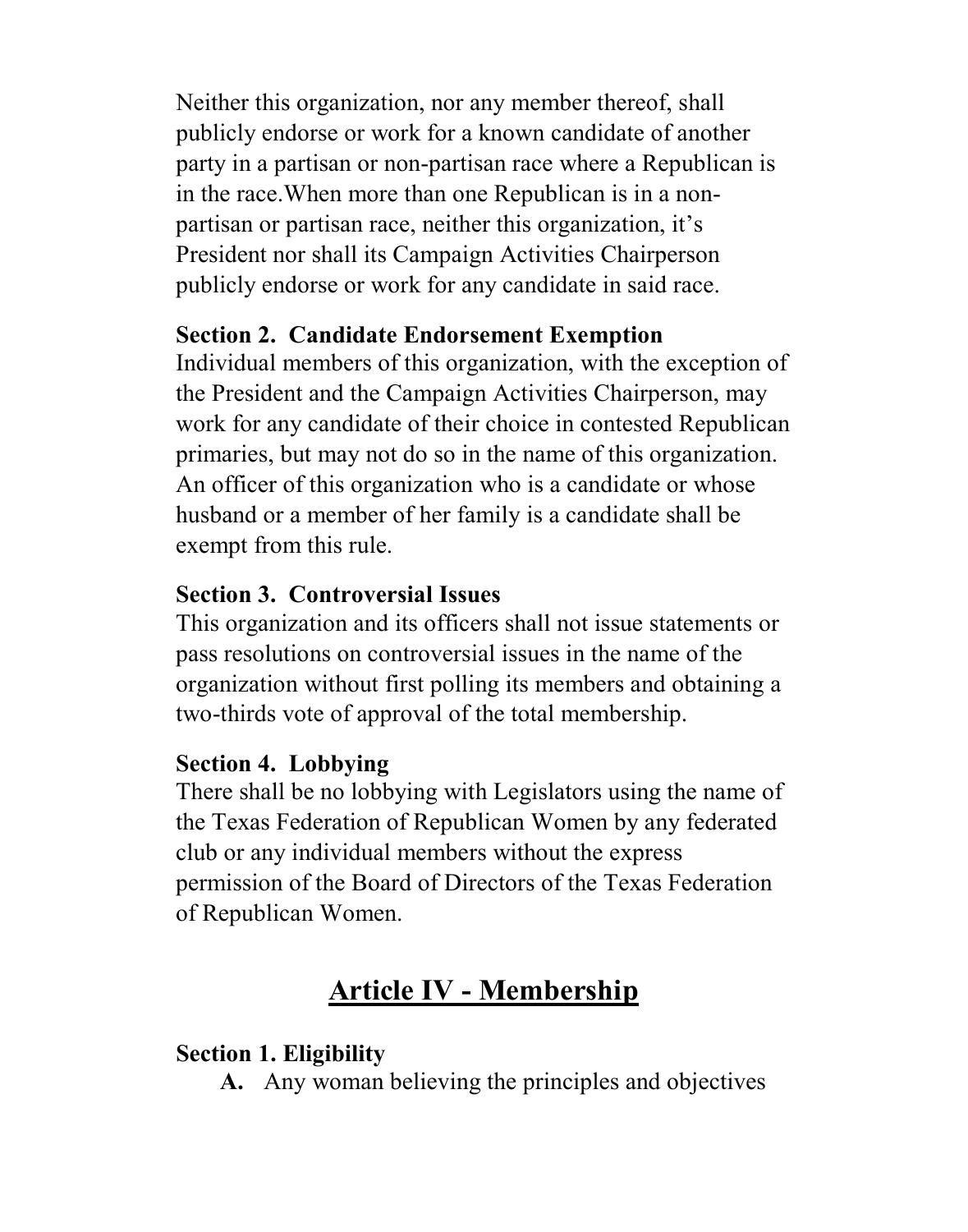of the Republican Party and intending to support its candidates is eligible for membership.

**B.** To be eligible to vote in club elections, a member must have paid her dues a minimum of 30 days prior to the election and must have attended at least one meeting.

**C.** All members must be registered

#### **Section 2. Membership**

Local membership information shall be sent to the Texas Federation of Republican Women which will send said information to the National Federation of Republican Women. Members of this organization shall also be members of the state and national organizations.

#### **Section 3. Classification of Membership**

#### **A. Active Member**

An Active member is a woman who actively supports Republican Party policies, objectives and candidates. She shall pay full membership fees and enjoy all organization privileges including eligibility to represent this organization at State and National Federal Biennial Conventions. She shall be among the women counted for the purpose of determining the number of delegates and alternate delegates to attend National and State Federation Conventions. Federation policy does not allow a member of one organization to represent another organization at Federation conventions.This organization abides by that policy. To foster loyalty, a member of this organization may not hold office in any other Federated Republican Women's Organization.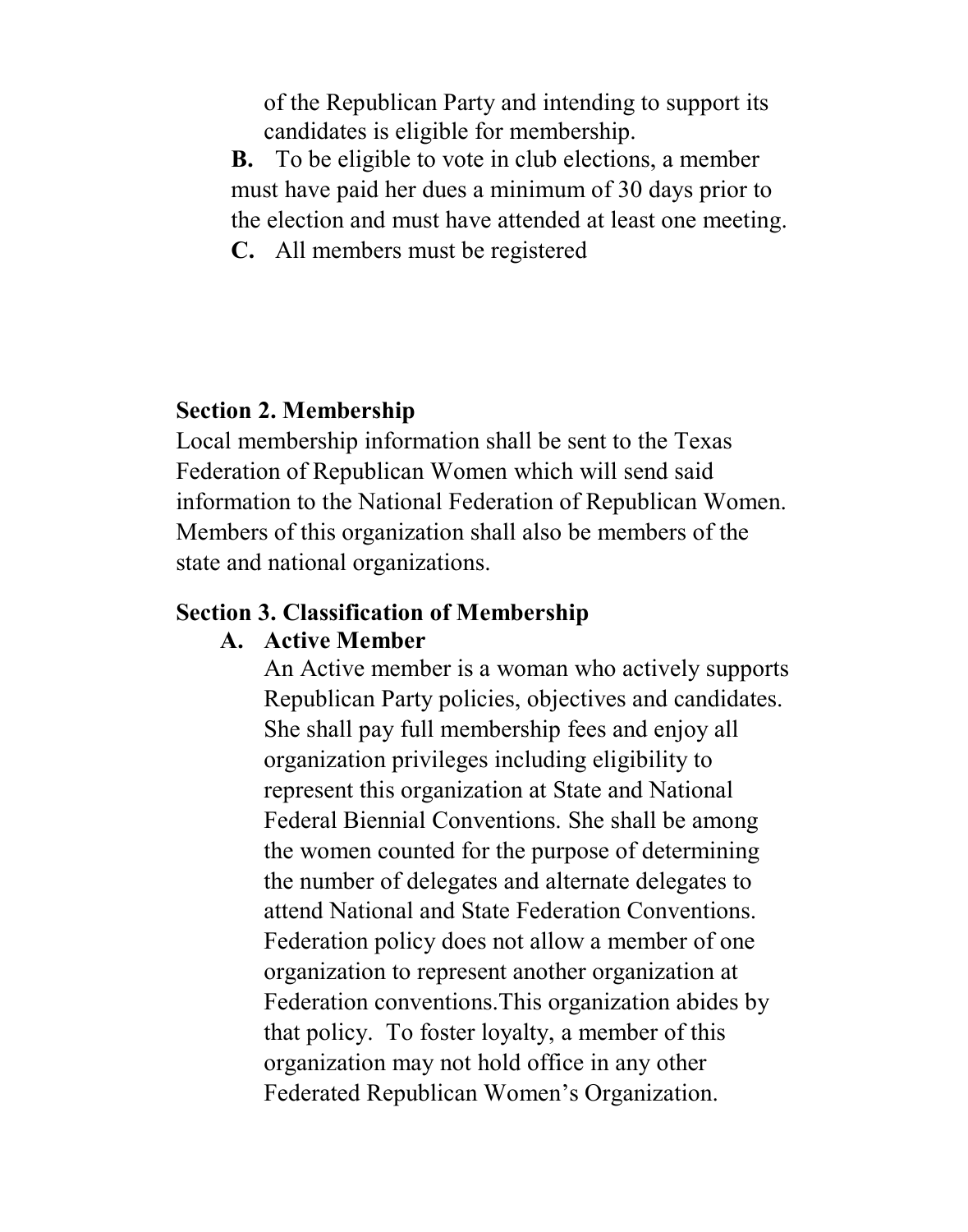#### **B. Associate Member**

An associate member is a woman who is a member of one or more Federated Republican Women's Organizations or is a man. An associate member must meet the qualifications of active members of this organization but the annual dues shall be a lesser amount. All privileges of this organization shall be extended to a female associate member with the following exceptions: voting, holding office or representation of this organization at State and National Federation Conventions. A female associate member will not be counted in this organization for determining the number of delegates and alternate delegates to the Federation Conventions. All privileges of this organization shall be extended to a male associate member with the following exceptions: speaking to a motion, voting, holding office or representation of this organization at State and National Federal Conventions. A male associate member will not be counted in this organization for determining the number of delegates and alternate delegates to the federation or conventions.

## **Article V - Dues**

**Section 1.** Dues for active members shall include State and National Federation dues, and are payable on January 1 of each year. Due are considered delinquent by the February meeting. Member dues can be increased as needed.

**Section 2.**Dues for associate members shall be payable by January 1 and become delinquent by the February meeting. Associate member dues can be increased as needed.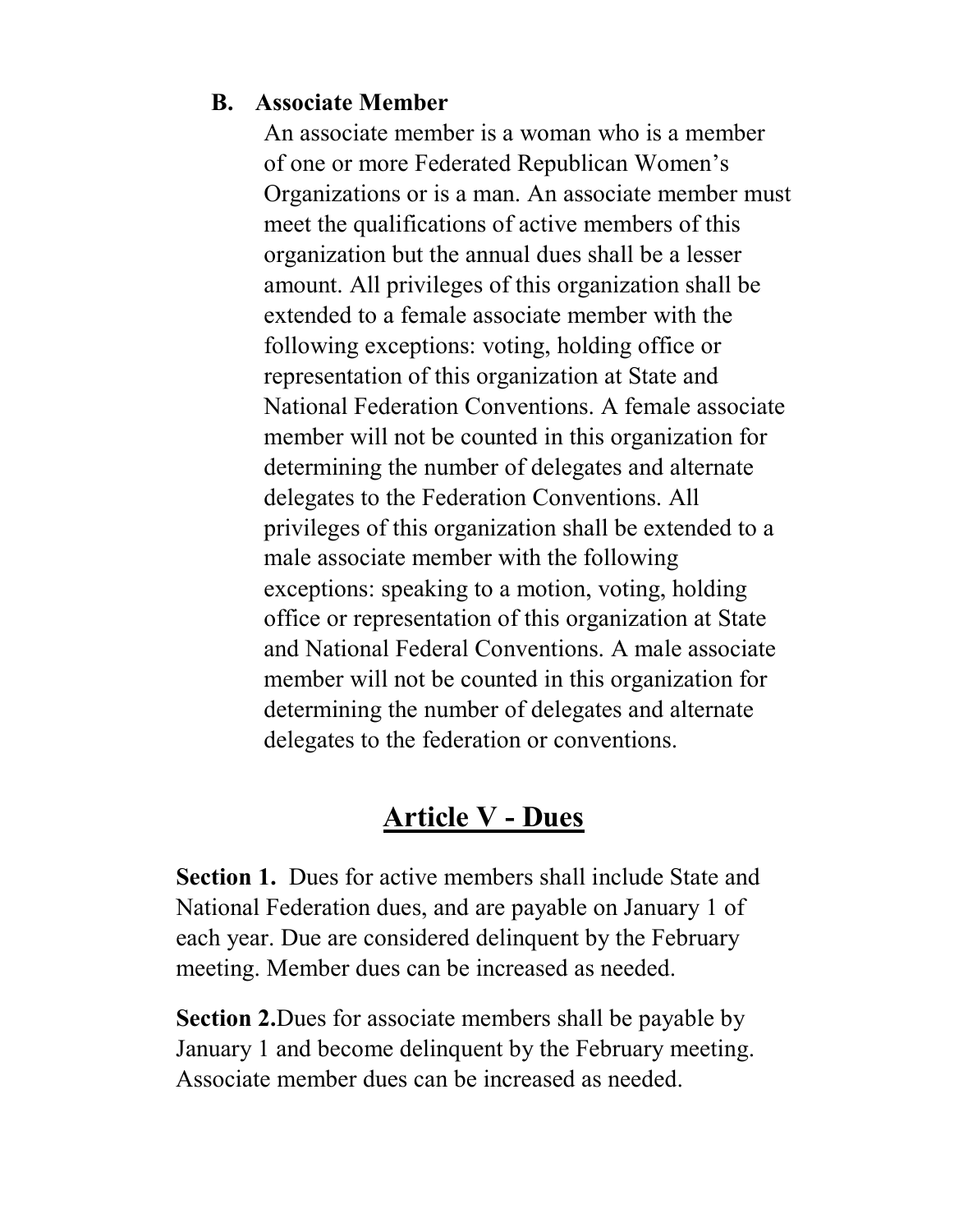**Section 3**.This organization shall pay the annual per capita dues and the annual club service charge to the Texas Federation of Republican Women which then pays the required fees to the National Federation of Republican Women.

**Section 4**.The fiscal year shall be January 1 to December 31.

# **Article VI - Officers and their Duties**

### **Section 1. Elected Officers**

Elected officers of this organization shall be the President, First Vice-President, Second Vice-President, Recording Secretary and Treasurer. All officers shall be members in good standing.

### **Section 2. Duties of Elected Officers**

- A. **President**: the duties of the President shall be to preside at all meetings of the organization and of the Executive Committee and have general supervision of the work of the organization. She shall be an exofficio member of all committees except the nominating committee. She shall appoint all committee chairpersons (except the Nominating Committee), a Parliamentarian, a Corresponding Secretary, an Assistant Treasurer and a Chaplain.
- B. **First Vice President**: in the absence of the President, shall perform the duties of the President and such duties as the President may designate. She shall be in charge of programs.
- C. **Second Vice President**: shall assume the duties of the President in the absence of the President and First Vice-President, and shall perform such other duties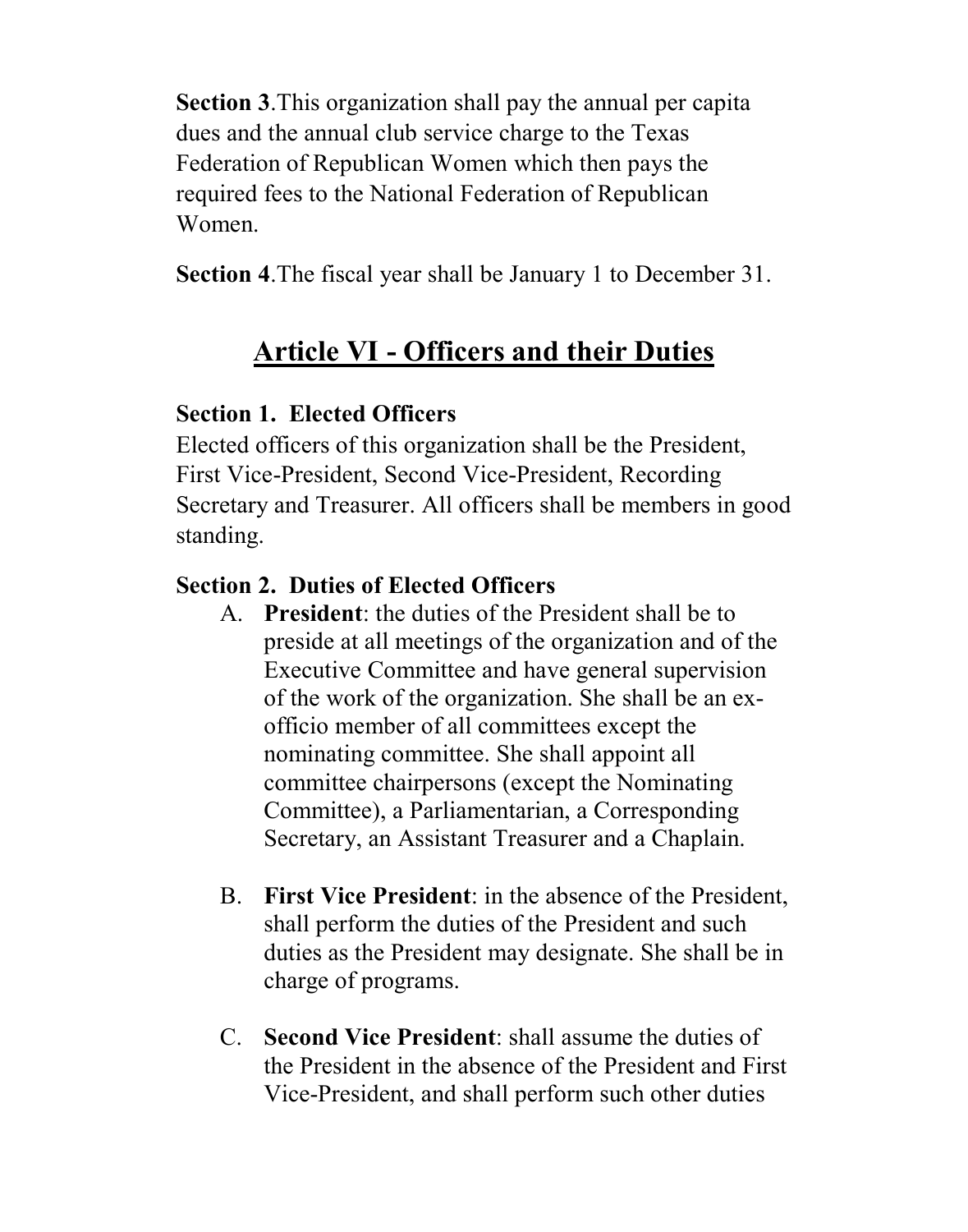as the President may designate. She shall make all arrangements for facilities for the monthly meetings, including reservations, decorations and whatever is necessary for adequate accommodations.

- D. **Recording Secretary**: shall keep a factual and unbiased record of the proceedings of all meetings of the organization and shall perform such additional duties as may be required.
- E. **Treasurer**: shall receive and be custodian of all funds of the organization and shall pay bills upon authorization of the President; keep an account of all monies received and disbursed by her and file a written report at each regular meeting; keep a current roster of the membership of the organization, and send out dues to TFRW and NFRW in a timely manner. Shall file all reports required by the Texas Ethics Commission in a timely manner. Copies of all checks and vouchers/invoices/receipts, etc., supporting expenditures and income shall be kept by the Treasurer for reporting to the Texas Ethics Commission as required.

# **Article VII – Executive Committee**

**Section 1**. The Executive Committee shall consist of the elected officers and the Chairpersons of the Standing Committees.

**Section 2**. The Executive Committee shall have the authority to transact any necessary business between meetings, to make recommendations regarding organization policy, to elect a nominating committee, to arrange for an annual internal review of the Treasurer's books by a committee appointed by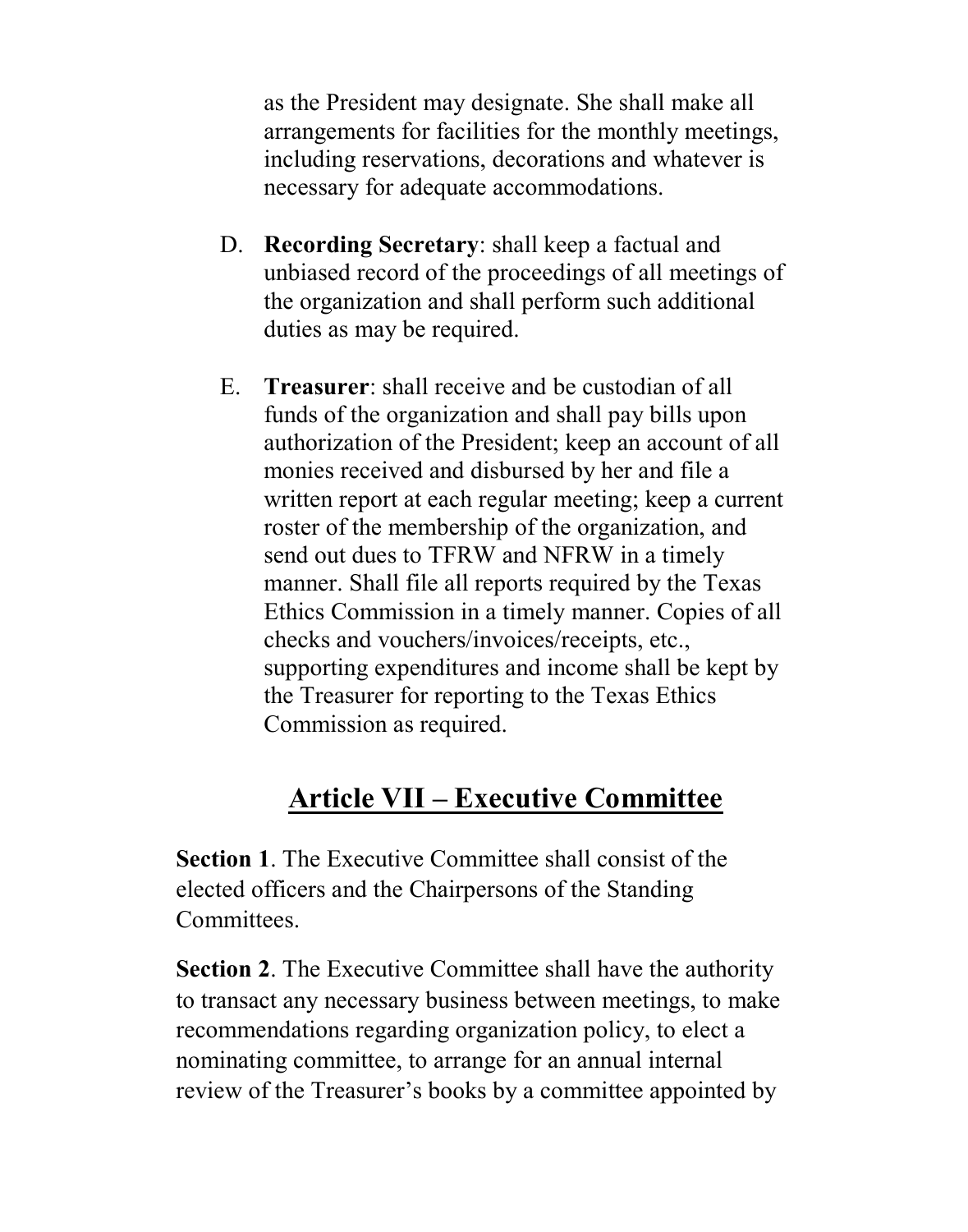the President, to advise the President and to fill vacancies that occur between elections.

**Section 3**. Term of Office: The term of office for officers and committee chairpersons shall be for one year or until their successors are elected or appointed respectively, and shall serve no more than four consecutive terms.

**Section 4.** At the conclusion of a term of office, a written or oral report will pass from the outgoing to the incoming officer or chairperson of each position.

**Section 5**. Delivery of Records: All officers and all committee chairpersons and vice chairpersons shall deliver all records, files and properties of this organization to her successor before December 31 of the year in which she is retiring from office unless otherwise directed by the President or the Executive Committee.

# **Article VIII – Standing Committees**

**Section 1.** Standing Committees shall be Awards/Political Activity, Membership/Directory, Publicity, Bylaws, Legislation, Corresponding Secretary, Chaplin, Caring for America, Newsletter, Telephone, Ways & Means, Web Page and Community Outreach. The President, with the assistance of the Executive Committee, shall appoint chairpersons of Standing Committees.

**Section 2.** The duties of the above standing committees shall include those duties set forth by the State and National Federations when applicable.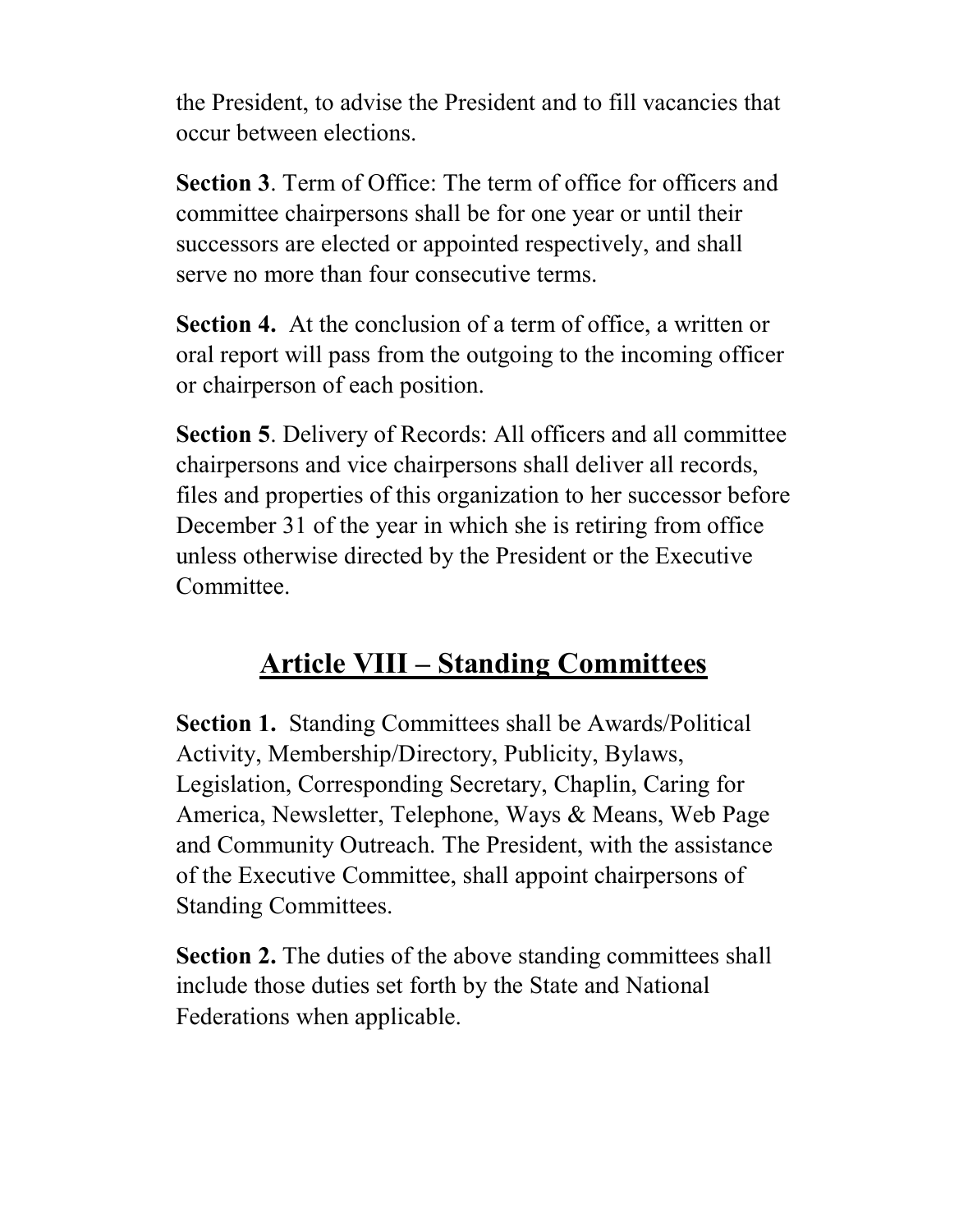**Section 3**. The President and/or the Executive Committee may appoint special committees as needed.

**Section 4.** All committees shall report to the organization at regular meetings as requested by the President.

## **Article IX – Meetings**

**Section 1.** The annual meeting of the organization shall be held in October.

**Section 2**. The regular meeting of the organization shall be held on the fourth Thursday of each month at 11:30 a.m. unless otherwise ordered by the Executive Committee. There shall be no less than six regular meetings a year.

**Section 3.** Special meetings shall be held at the call of the President or upon request of 15 members, the purpose of the meeting to be stated in the call and no other business shall be considered at the special meeting except that stated in the call to the meeting.

**Section 4.** Regular meetings of the Executive Committee shall be held on a monthly basis prior to the General Membership Meeting, time and place to be determined by the President.

**Section 5**. Special meetings of the Executive Committee may be called by the President, or upon the request of a majority of members of the Executive Board, the purpose of the meeting to be stated in the call and no other business shall be transacted.

**Section 6.** Delegates and Alternate Delegates to the State and National Federated Conventions shall be elected at the May meeting.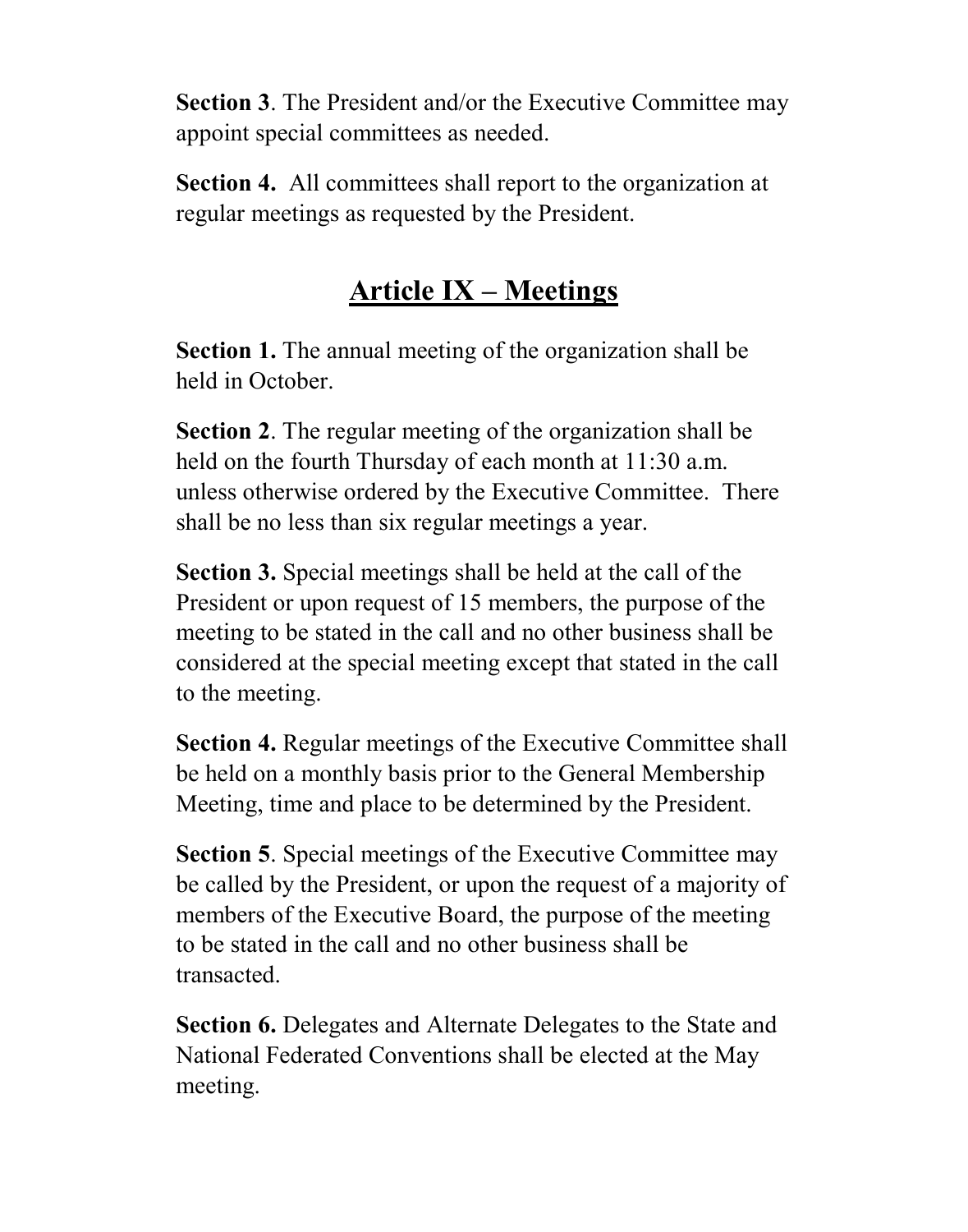# **Article X – Nominations and Elections**

**Section 1.** A nominating committee of not less than three or more than five, at least one of whom shall not be a member of the Executive Board, shall be elected by the membership at the September meeting. The Nominating Committee shall elect its chairperson from its own number and shall report one nominee for each office at the October meeting.

**Section 2.** Elections shall be held at the October meeting, and nominations from the floor shall be allowed. Prior consent of the nominees shall be obtained. Where there is only one candidate for an office, election may be by voice vote. Where there is more than one candidate for an office, election shall be by ballot. A plurality vote shall elect. Voting by proxy is permitted. Installation of officers shall be at the December meeting and officers shall assume their duties on January 1st of the following year.

# **Article XI – Representation**

**Section 1.** This organization may be requested at the State Federation of Republican Women's Organization Biennial Convention by one delegate and one alternate delegate for each ten members, and an additional delegate and alternate for a remainder of from six to nine members.

**Section 2.** One delegate and one alternate delegate to the National Federation of Republican Women's Organization Biennial Convention shall represent this organization.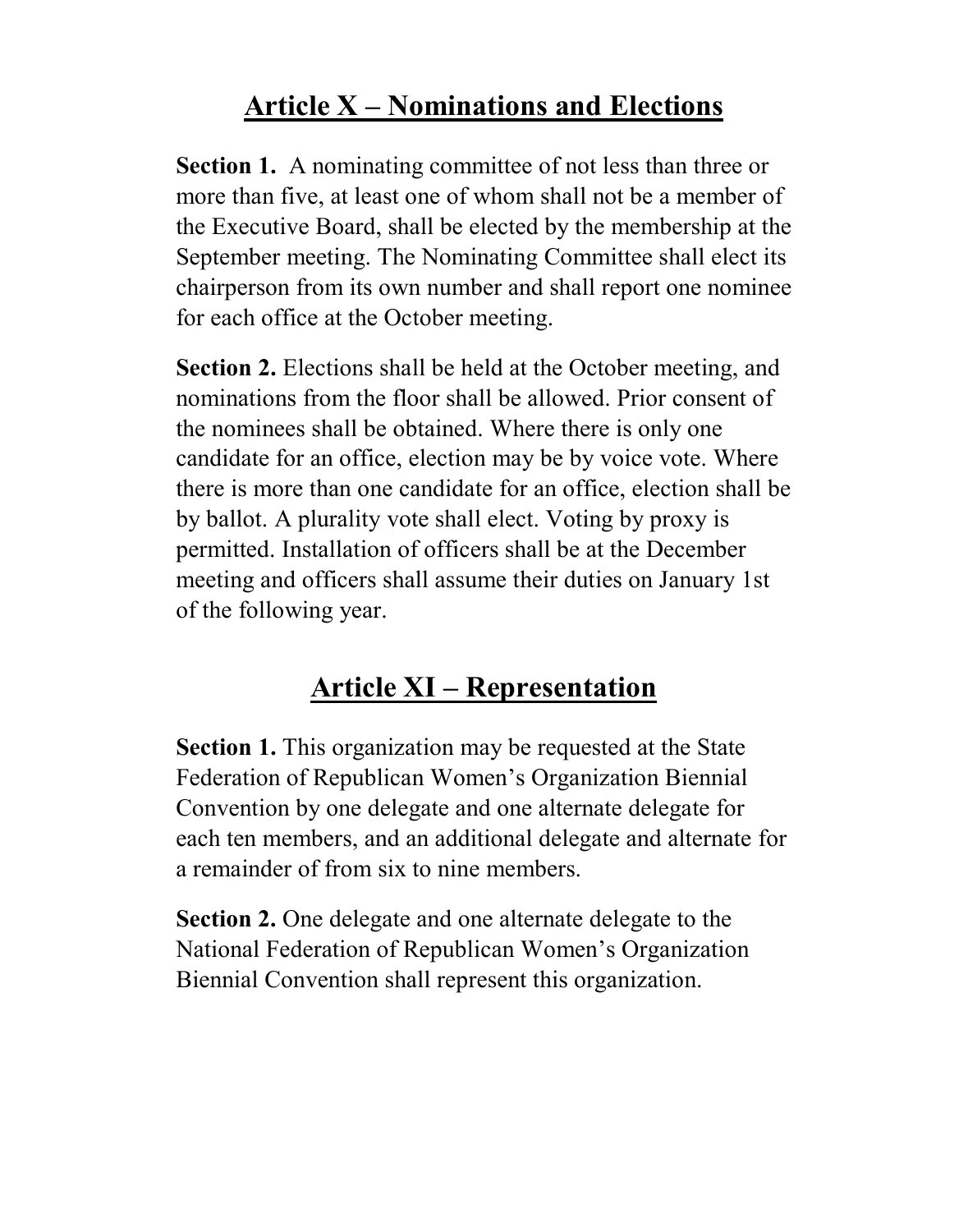# **Article XII – Quorum**

**Section 1.** A quorum for a meeting of this organization consists of 25% of the voting members.

**Section 2.** A quorum of the Executive Committee shall be 25% of the members of the Executive Committee.

## **Article XIII - Parliamentary Authority**

Robert's Rules of Order, Newly Revised or the latest edition thereof, shall govern all proceedings except where inconsistent with the provisions of the bylaws of this organization.

# **Article XIV - Amendments**

These bylaws may be amended by a two-thirds (2/3) vote of the active members present and voting at any regular or special meeting of this organization or adjourned sessions thereof, provided notice of the proposed amendment has been presented to all members at least thirty days prior to the meeting.